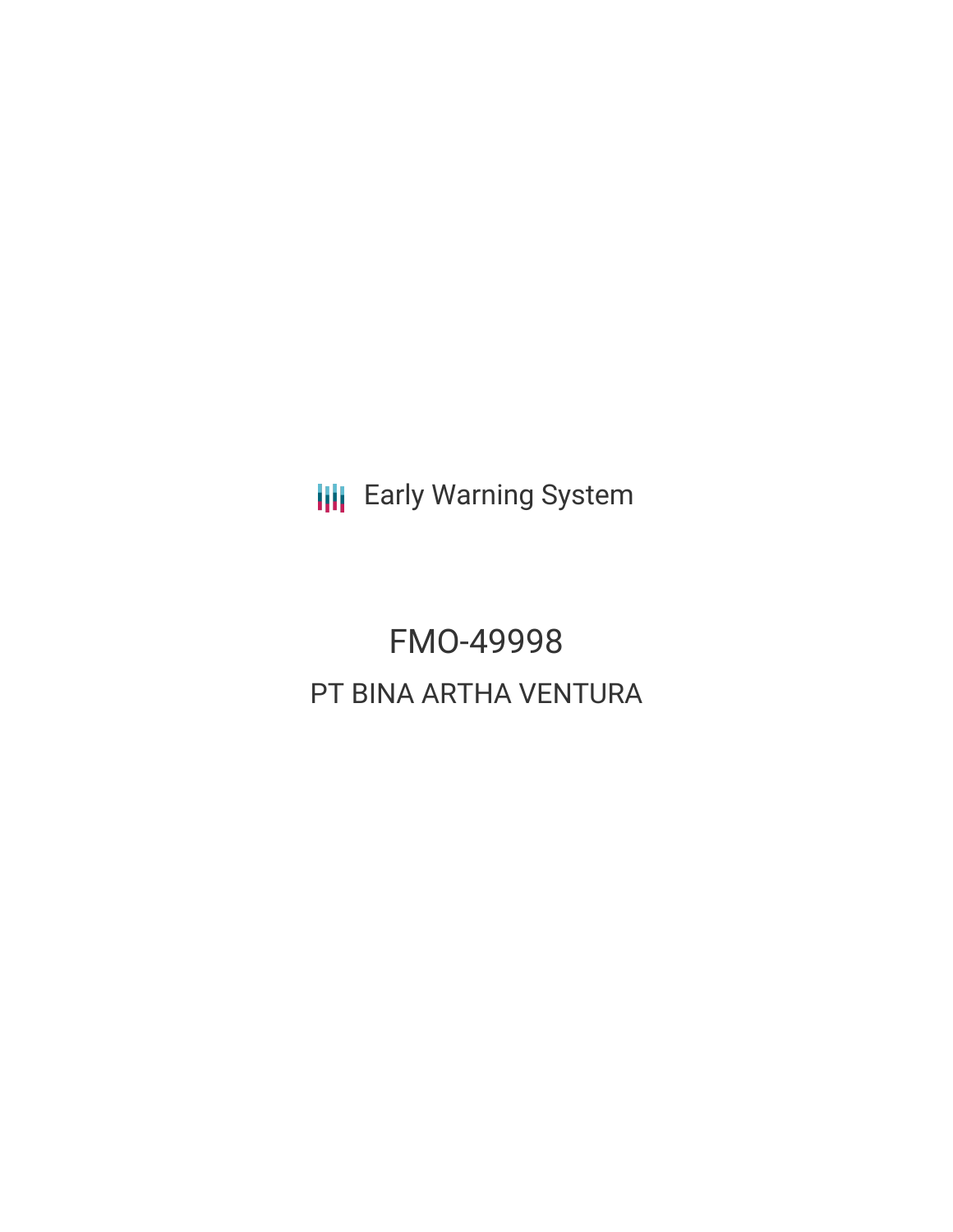

# **Quick Facts**

| <b>Countries</b>               | Indonesia                                     |  |  |  |
|--------------------------------|-----------------------------------------------|--|--|--|
| <b>Financial Institutions</b>  | Netherlands Development Finance Company (FMO) |  |  |  |
| <b>Status</b>                  | Approved                                      |  |  |  |
| <b>Bank Risk Rating</b>        | C                                             |  |  |  |
| <b>Voting Date</b>             | 2016-11-18                                    |  |  |  |
| <b>Borrower</b>                | PT Bina Artha Ventura                         |  |  |  |
| <b>Sectors</b>                 | Finance                                       |  |  |  |
| <b>Investment Amount (USD)</b> | $$5.00$ million                               |  |  |  |
| <b>Project Cost (USD)</b>      | $$5.00$ million                               |  |  |  |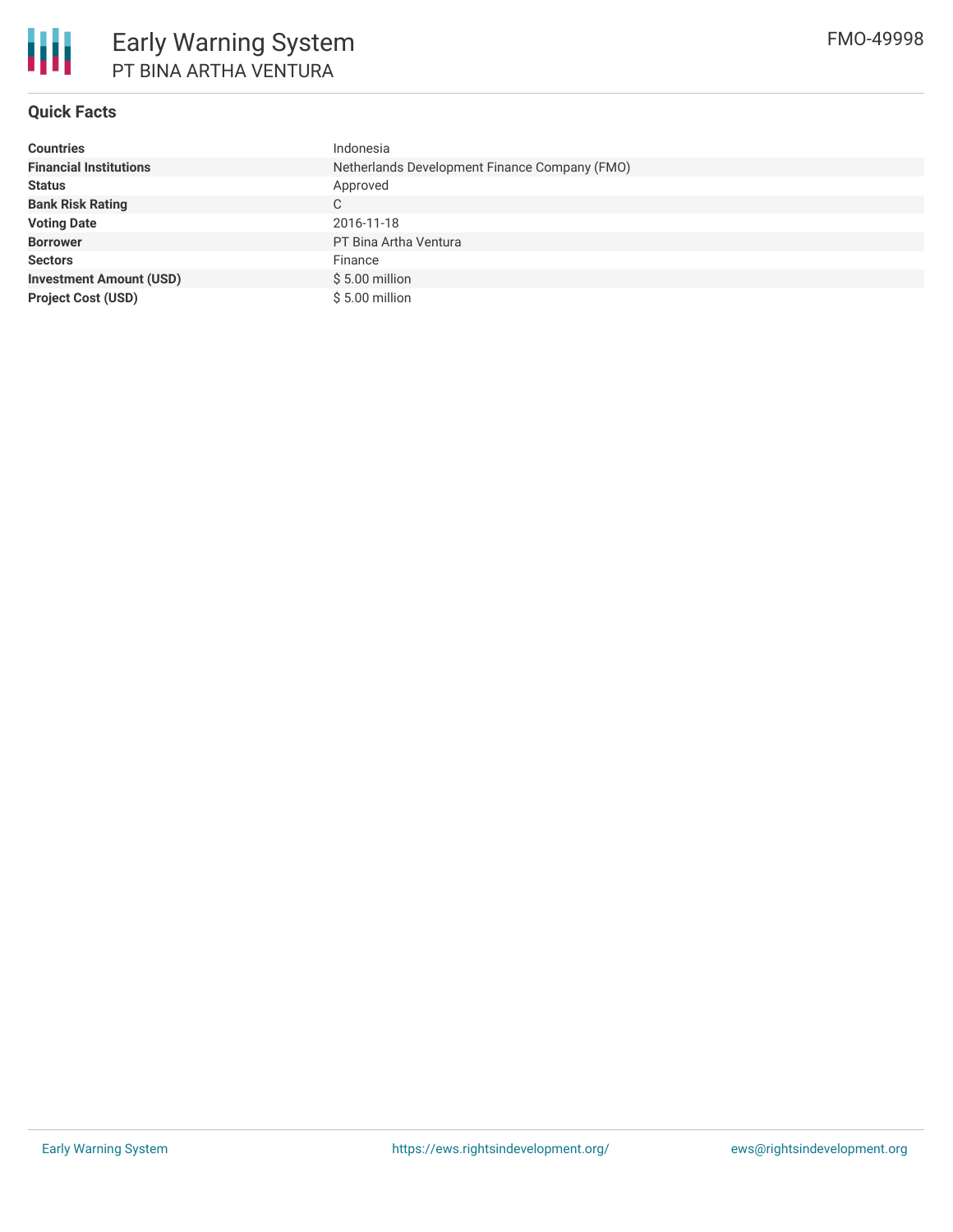

## **Project Description**

According to FMO website, Bina Artha fulfils a role in providing finance to the underserved microsegments of Indonesia by providing group loans and individual lending to micro and small enterprises. FMO's financing will support further growth of the company's loan portfolio.

MFI's play a pivotal role promoting economic growth of the base of the pyramid by providing finance to micro and small entrepreneurs. PT Bina Artha Ventura is a growing MFI in a Lower Middle Income Country where financing of small entrepreneurs has a tremendous development impact. The financing will have a positive contribution to at least three of the UN Sustainable Development Goals: SDG 1 (no poverty), SDG 5 ( gender equality) and SDG 8 (decent work and economic growth).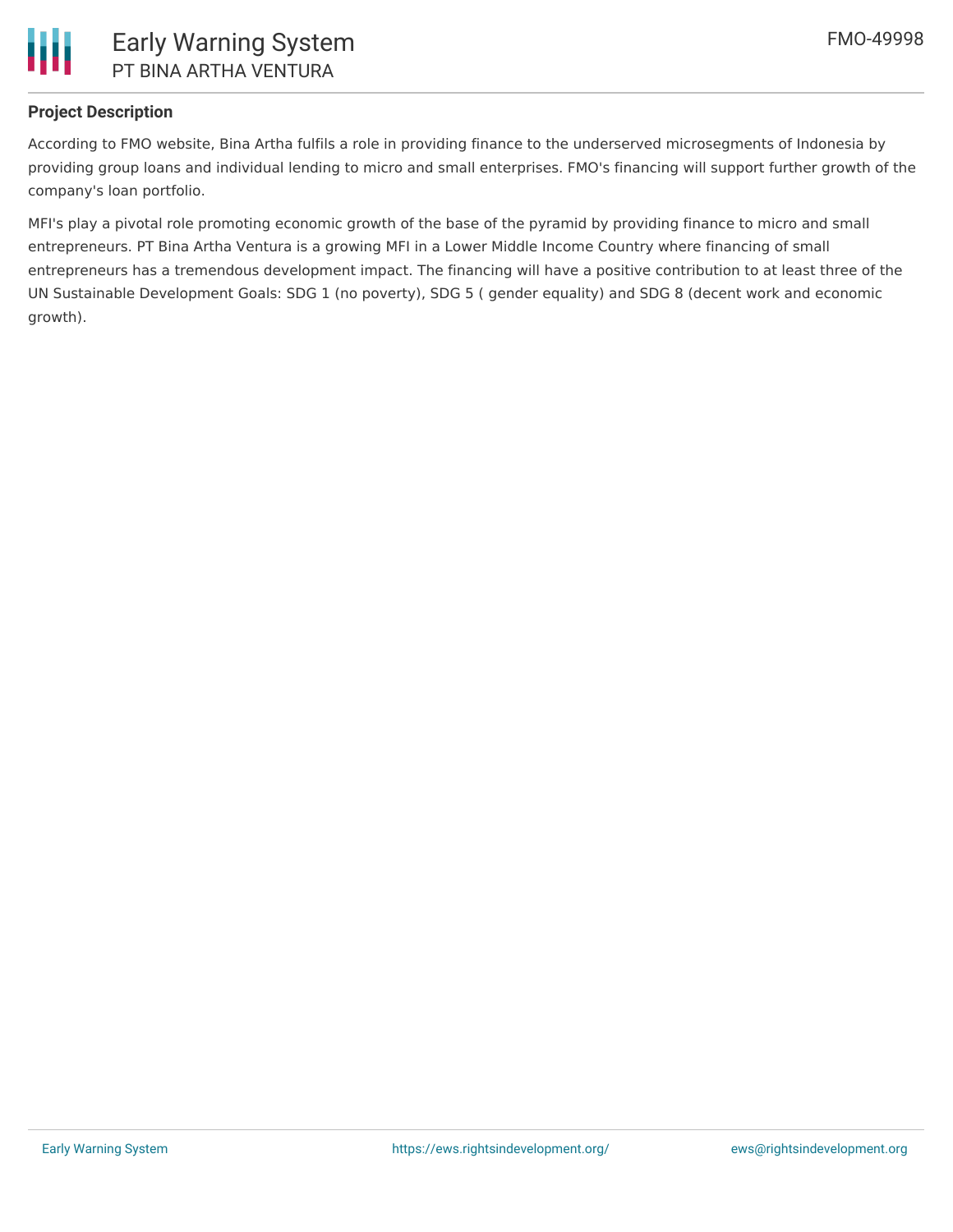#### **Investment Description**

Netherlands Development Finance Company (FMO)

PT Bina Artha Ventura is a Venture Capital Company actively engaged in the microfinance sector in Indonesia. It is a strong, transparent and professional managed MFI that gained sizeable market share in its four years of existence supported by CreditAccess Asia, a solid and well-funded group in the Netherlands.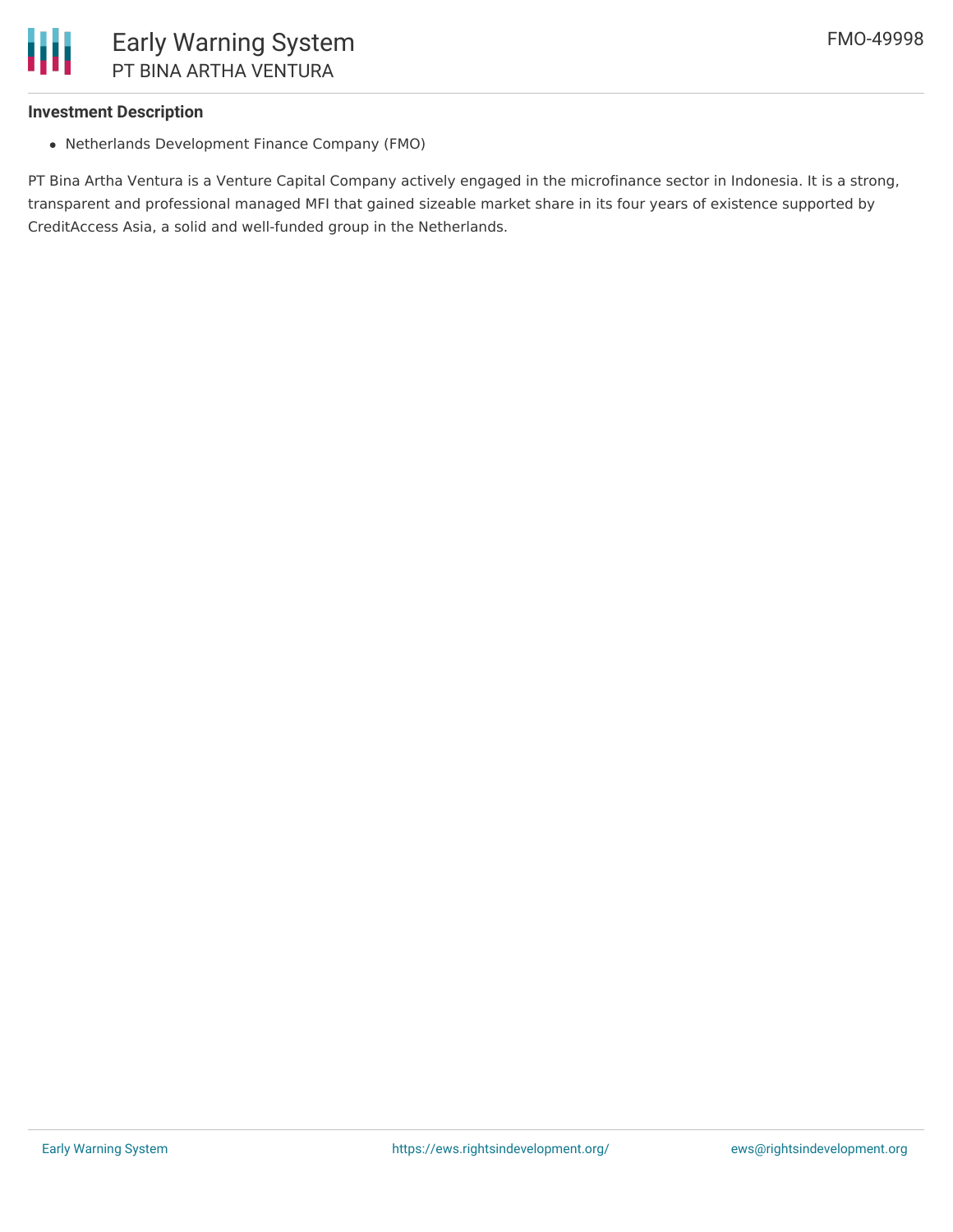

## **Private Actors Description**

PT Bina Artha Ventura is a Venture Capital Company actively engaged in the microfinance sector in Indonesia. It is a strong, transparent and professional managed MFI that gained sizeable market share in its four years of existence supported by CreditAccess Asia, a solid and well-funded group in the Netherlands.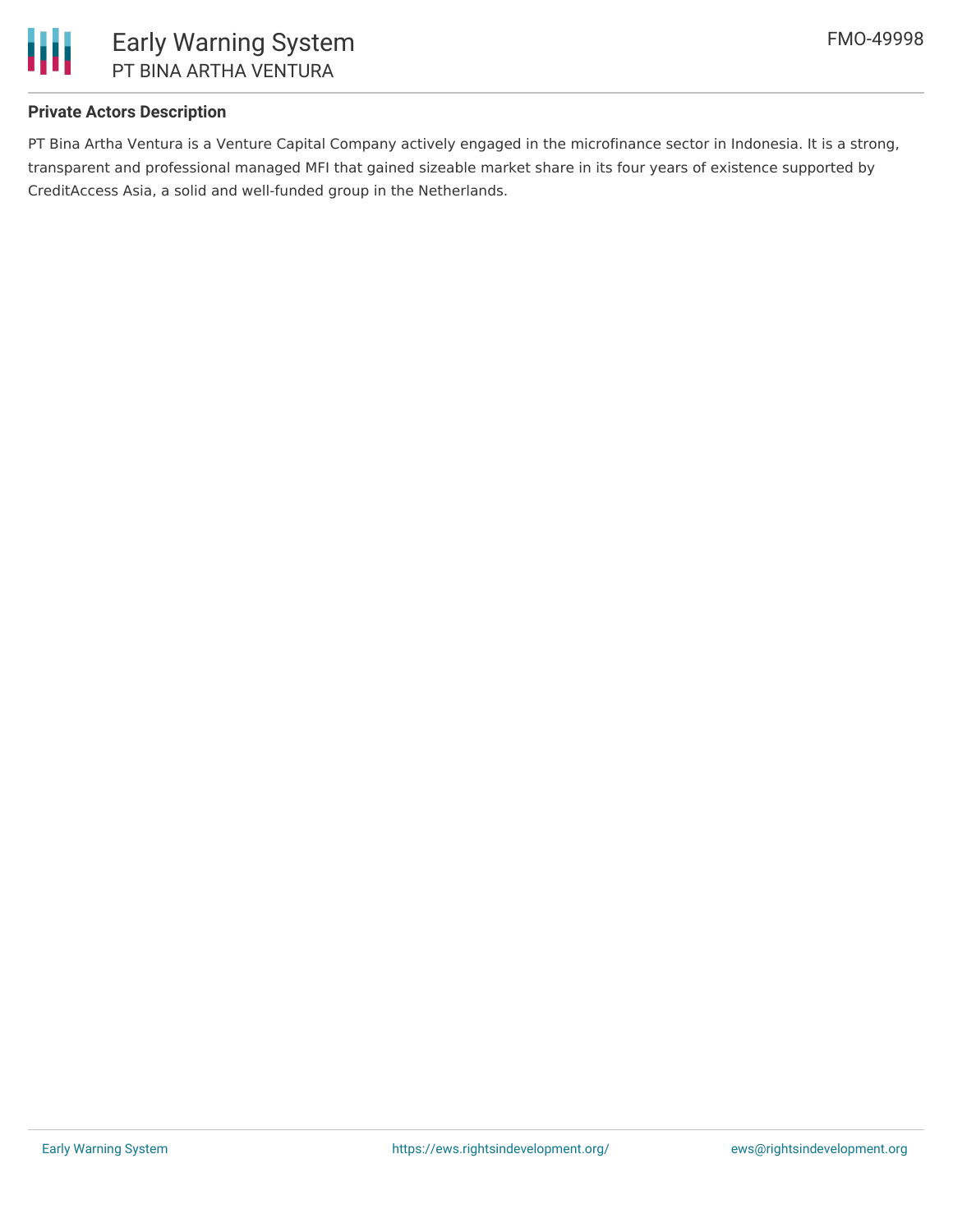

| <b>Private Actor 1</b>   | <b>Private Actor</b><br>1 Role | <b>Private Actor</b><br>l Sector | <b>Relation</b>          | <b>Private Actor 2</b> | <b>Private Actor</b><br>2 Role | <b>Private Actor</b><br>2 Sector |
|--------------------------|--------------------------------|----------------------------------|--------------------------|------------------------|--------------------------------|----------------------------------|
| $\overline{\phantom{0}}$ | $\overline{\phantom{0}}$       | $\overline{\phantom{a}}$         | $\overline{\phantom{0}}$ | PT Bina Artha Ventura  | Client                         | $\overline{\phantom{0}}$         |